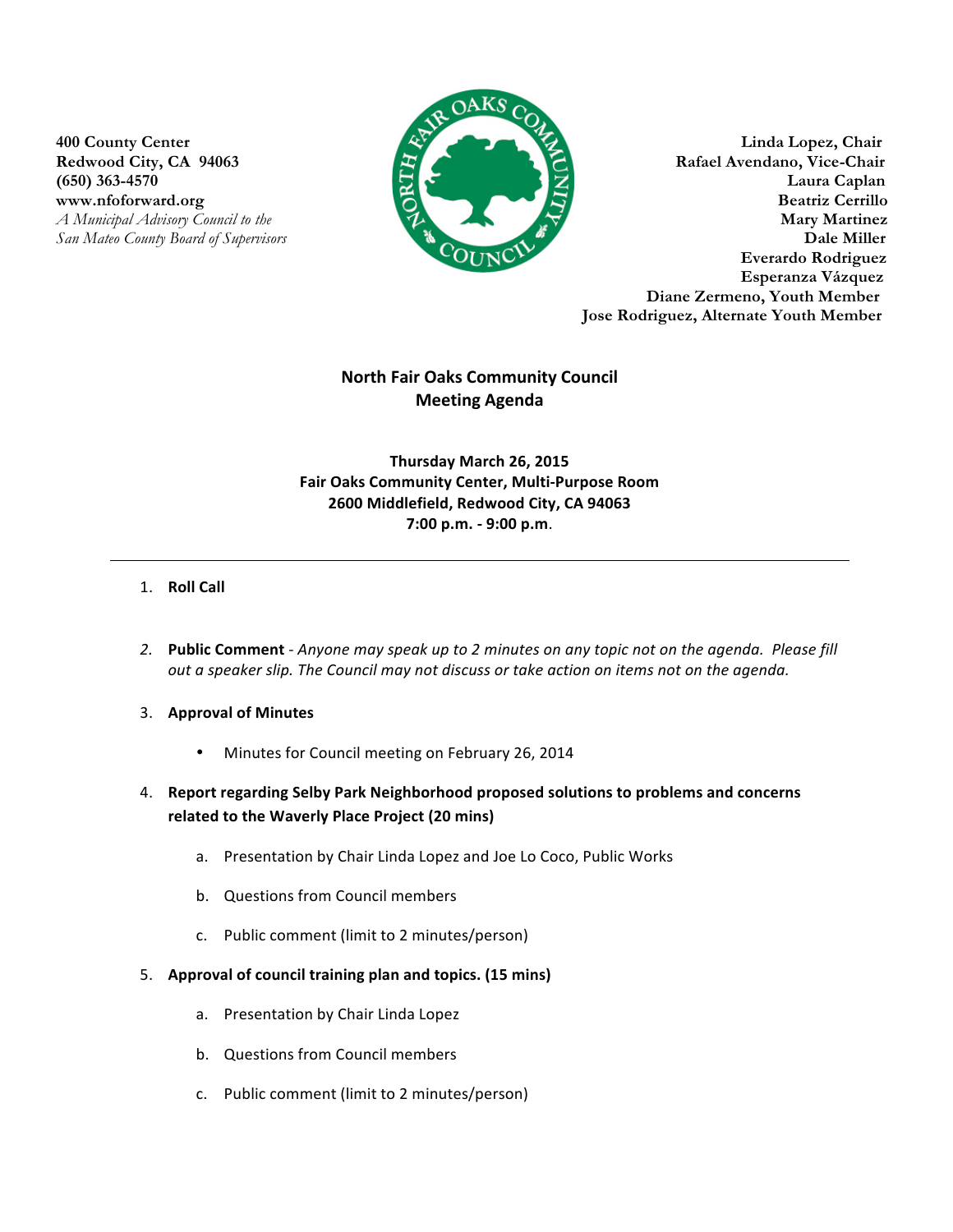## **Reports to Council (60 mins)**

- 6. Supervisor's Report **by any of the COV** COV COV COVER 1 and the COVER 1 and the COVER 1 and the COVER 1 and the COVER 1 and the COVER 1 and the COVER 1 and the COVER 1 and the COVER 1 and the COVER 1 and the COVER 1 and
- 7. Office of Sustainability
	- SeeClickFix
	- Community Choice Aggregation
	- Adopy-A-Block
	- Cigarette receptacle
	- Bicycle Rodeo
- 8. Planning and Building
	- Parking and Zoning workgroup update
	- Planning for 2700 Middlefield Rd
	- Rocketship Project
	- Code Compliance
- 9. NFO Forward Report
	- Middlefield Road Business Owner Interview Update
	- Public Art in North Fair Oaks utility boxes and mural
- 10. Council Member Reports
	- Diane Zermeno and Jose Rodriguez-Youth Report
- 11. Adjournment

### **Next Study Session Meeting:**

April 16, 2015 at 7:00 p.m. Fair Oaks Community Center, Multi-Purpose Room 2600 Middlefield, Redwood City, CA

#### **Next Council Meeting: Community Meeting**

April 23 2015 at 7:00 p.m. Fair Oaks Community Center, Multi-Purpose Room 2600 Middlefield, Redwood City, CA

*Council members - Please email Irving Torres to confirm your attendance at itorres@smcgov.org*.